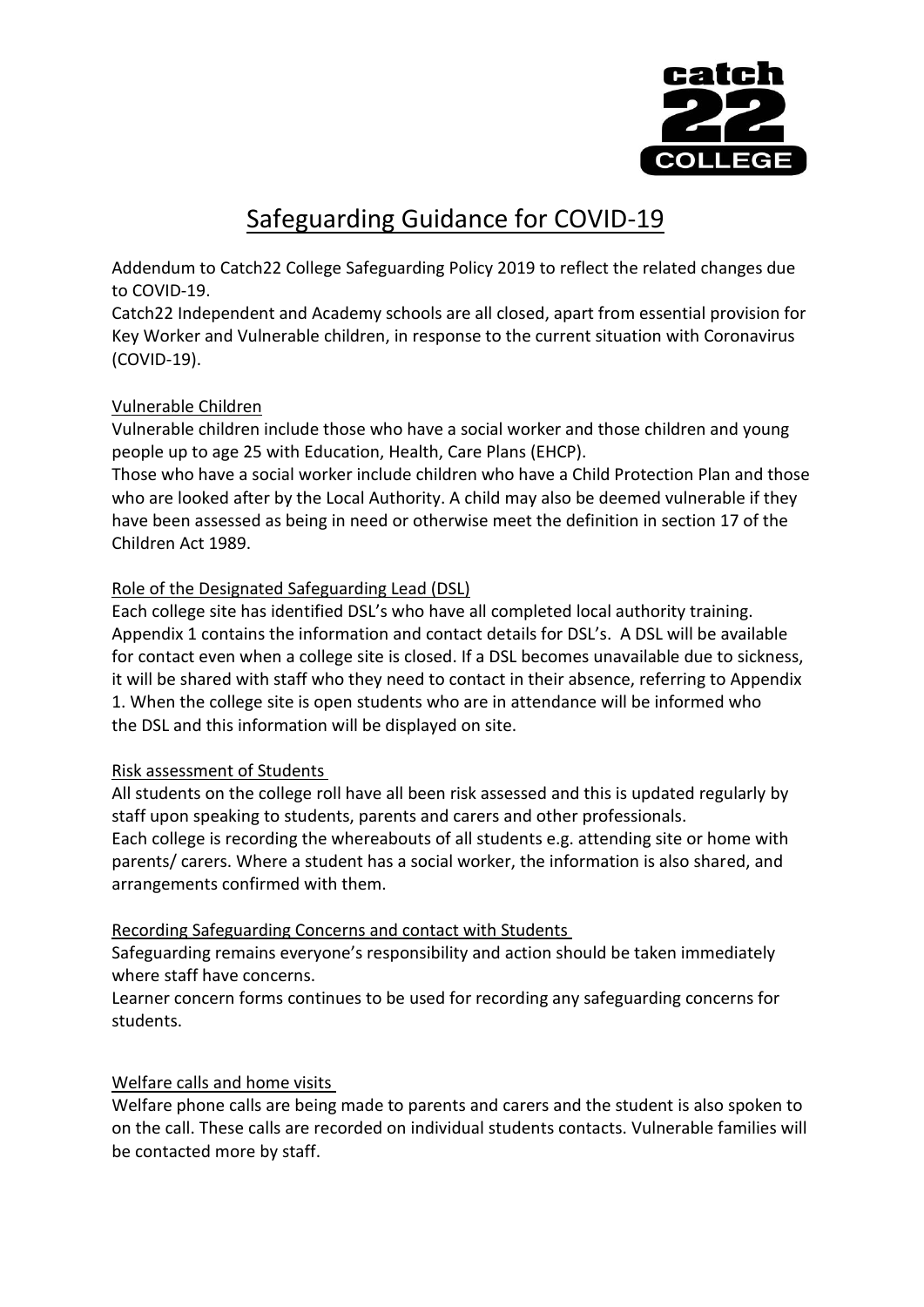

If a home visit is required they will be conducted by two members of staff and it will be a doorstop visit, ensuring the student is seen. 

The police will also be contacted on 101 if further support is needed for welfare visits.   Where a student has a social worker all information will also be shared with that allocated worker.

Online Safety information for Parent and Carers 

Young people will be spending an increased amount of time online and online safety is an important part of keeping children safe. 

Our students are likely to be spending an increasing amount of time on their screens. This could increase vulnerability to a number of online risks, including: 

- Sharing too much personal information
- Accessing age-inappropriate, unreliable content or fake news
- Cyberbullying
- Contact with groomers
- Extremism and radicalisation
- Commercial or financial exploitation

If your child discloses an online issue to whilst at home listen to them and take their concern seriously. Help your child report the site or service where the concern happened, depending on the concern you can report specific concerns online at: 

Inappropriate content: <http://reportharmfulcontent.com/>  

Terrorist content: <https://act.campaign.gov.uk/>  

Child sexual abuse imagery: <https://report.iwf.org.uk/en>

Online Child Sexual abuse: <https://www.ceop.police.uk/safety-centre/>  

Online safety information for Students  

The following websites provide support for students out of college hours   [Childline](https://www.childline.org.uk/?utm_source=google&utm_medium=cpc&utm_campaign=UK_GO_S_B_BND_Grant_Childline_Information&utm_term=role_of_childline&gclsrc=aw.ds&&gclid=EAIaIQobChMIlfLRh-ez6AIVRrDtCh1N9QR2EAAYASAAEgLc-vD_BwE&gclsrc=aw.ds) - for support

[UK Safer Internet Centre](https://reportharmfulcontent.com/) - to report and remove harmful online content [CEOP](https://www.ceop.police.uk/safety-centre/) - for advice on making a report about online abuse

Students can also report concerns to their college DSL during school hours, contact details are in appendix 1.  

#### Online Teaching

Communication will only be through;  

- college email
- Learning resources available online, included pre-recorded sessions

No personal contact information will be shared with parents and carers or students.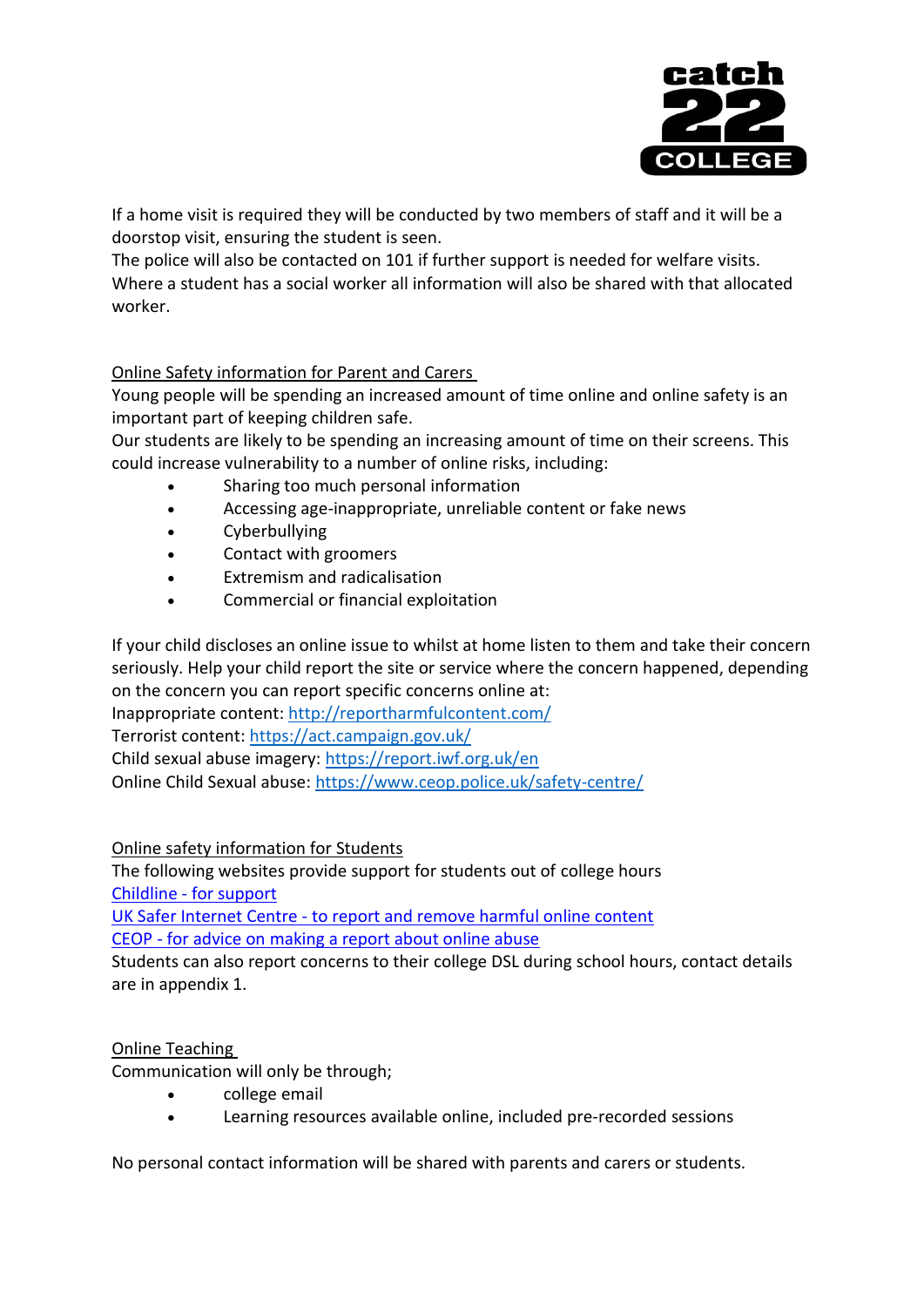

Microsoft TEAMS (using the blackboard app or Powerpoint presentations which can be shared through screen share, not just with the teacher's face) will be the only platform used for taught learning sessions.

A timetable will be published of when lessons will be taught.  

At the start of every live lesson students will be informed that the lesson is being recorded and their consent gained to continue participation in this session.  

Students will be reminded that they should also be in an appropriate place to take part in the lesson, not in their bedrooms and their clothing should be appropriate.  

Live lessons will be in groups only, there will be no 1:1 lessons.  

The background will need to be blurred and staff should be in professional dress.   Lessons will be delivered on college site and supported by another staff member.  

## Further guidance for staff can be found here:

<https://www.catch-22.org.uk/news/guidance-on-delivering-and-accessing-remote-support/> <https://www.saferinternet.org.uk/advice-centre/teachers-and-school-staff>

Mental Health Support for Students

Current circumstances can affect the mental health of children and young people. Support websites Young Minds: [www.youngminds.org.uk](http://www.youngminds.org.uk/) Kooth: [www.kooth.com](http://www.kooth.com/)

Safeguarding Support outside of College Hours  

For urgent safeguarding concerns outside of college hours, please contact your local authority children's services. The contact information can be found in appendix 1.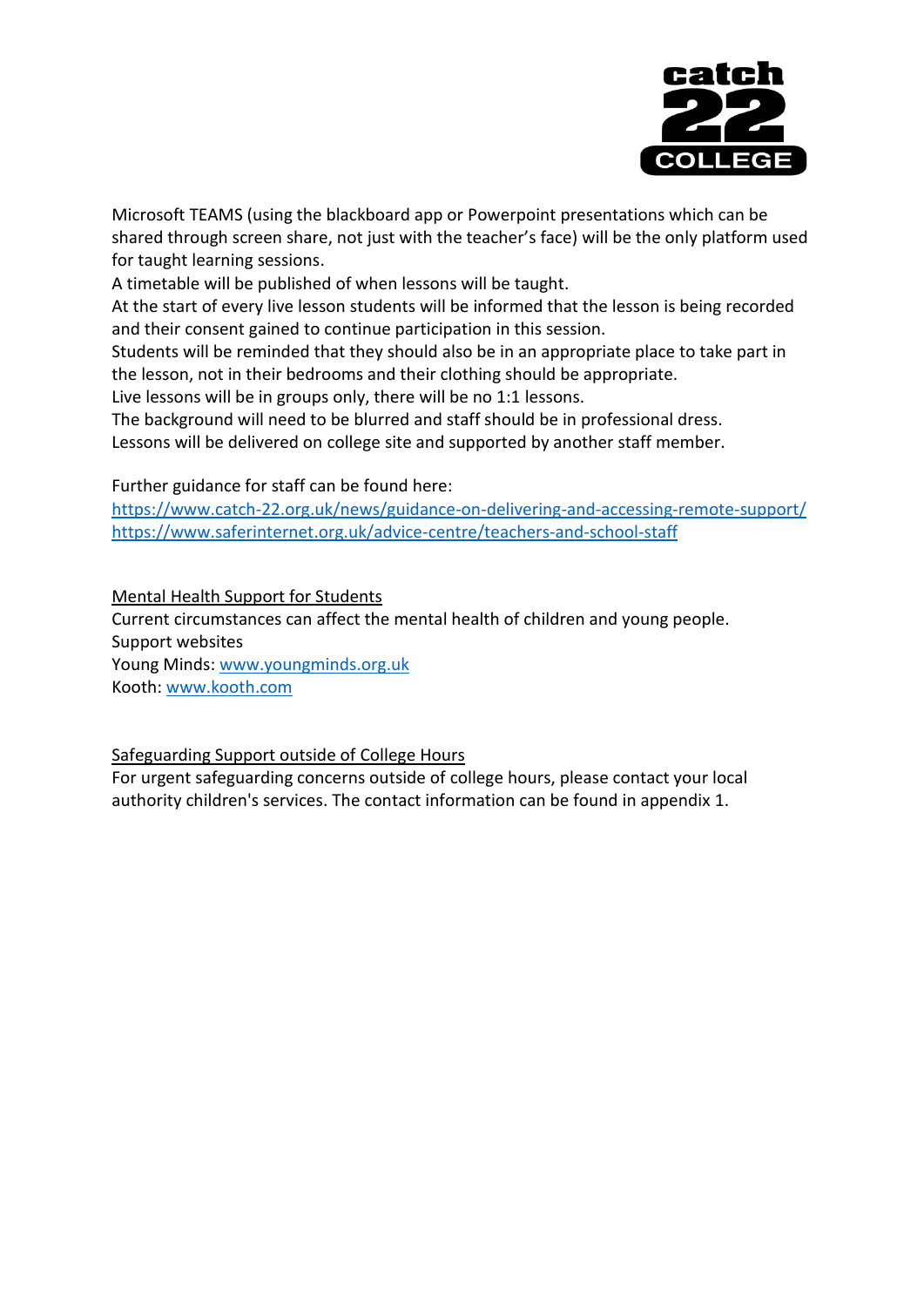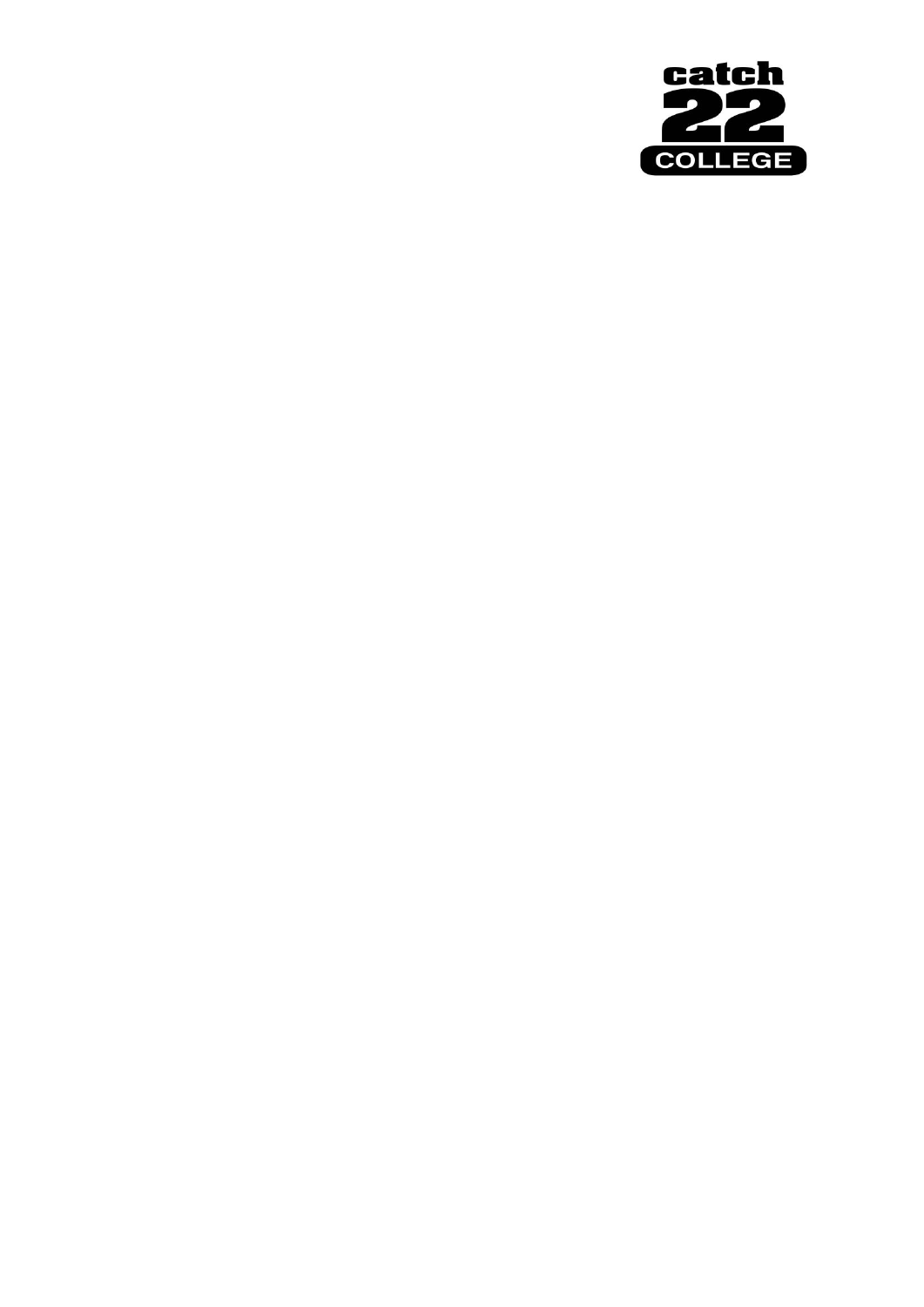

# Appendix 1: Catch22 College DSL overview

Gemma Roberson, Catch22 Safeguarding Manager. 07733128738 [Gemma.roberson@catch-22.org.uk](mailto:Gemma.roberson@catch-22.org.uk)

Martin Keightley, Compliance Support Officer- Safeguarding. 0787241601[5 Martin.keightley@catch-22.org.uk](mailto:Martin.keightley@catch-22.org.uk)

| Norfolk               | <b>Bracknell</b> | Swindon        | Southend               | Nottingham     | Durham           | Maidstone            |
|-----------------------|------------------|----------------|------------------------|----------------|------------------|----------------------|
| <b>Thetford</b>       | Robyne           | Kathryn Caskey | <b>Charmaine Grier</b> | Nicola Hearne  | Louise Hickley   | Roma Ferreria        |
| <b>Richard Smith</b>  | Simpson          | Kathryn.caskey | Charmaine.grier        | Nicola.hearne  | Louise.hickley@  | Roma.ferreria@catch- |
| Richard.smith@catc    | Robyne.simpson   | @catch-        | @catch-                | @catch-        | catch-22.org.uk  | 22.org.uk            |
| $h-22.org.uk$         | @catch-          | 22.org.uk      | 22.org.uk              | 22.org.uk      | 07734077425      | 07795428370          |
| 07872416014           | 22.org.uk        | 07764810755    | 07739851069            | 07540671571    |                  |                      |
|                       | 07734022426      |                |                        |                | Kirsten Dinsdale | Karen Unthank        |
| Karen Quinsee         |                  | Rachel Myles   | Shelley Knight         | Steph Kinash   | Kirsten.dinsdale | Karent.unthank@catc  |
| Karen.quinsee@catc    |                  | Rachel.myles@c | Shelley.knight@        | Steph.kinash@  | @catch-          | h-22.org.uk          |
| $h-22.org.uk$         |                  | atch-22.org.uk | catch-22.org.uk        | cath-22.org.uk | 22.org.uk        |                      |
|                       |                  |                | 07789720470            |                | 07711244356      |                      |
| <b>Great Yarmouth</b> |                  |                |                        |                | <b>Bishop</b>    |                      |
| Steve McGee           |                  |                |                        |                | <b>Auckland</b>  |                      |
| Steve.McGee@catch     |                  |                |                        |                | John Brannan     |                      |
| $-22.org.uk$          |                  |                |                        |                | John.brannan@    |                      |
| 07595089227           |                  |                |                        |                | catch-22.org.uk  |                      |
|                       |                  |                |                        |                | 07738 040472     |                      |
| Sarah Jones           |                  |                |                        |                |                  |                      |
| Sarah.jones@catch-    |                  |                |                        |                | Graham Cowen     |                      |
| 22.org.uk             |                  |                |                        |                | Graham.cowen     |                      |
|                       |                  |                |                        |                | @catch-          |                      |
|                       |                  |                |                        |                | 22.org.uk        |                      |
|                       |                  |                |                        |                | 07739511258      |                      |